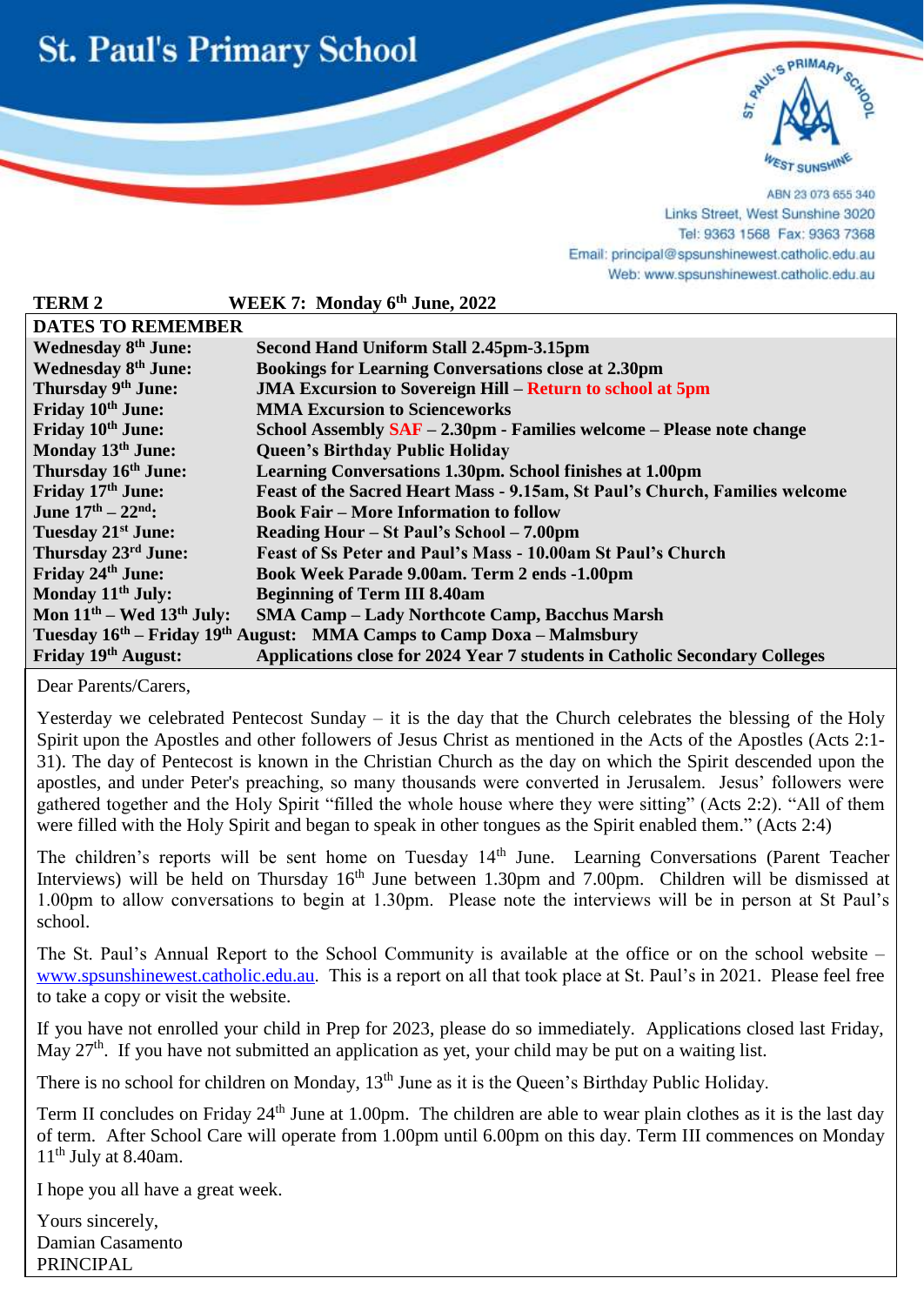### **UPCOMING LEARNING CONVERSATIONS – Thursday, June 16th**

Learning Conversations (Parent Teacher Interviews) will be held on Thursday 16<sup>th</sup> June 2022 from 1.30pm. Please refer to the hard copies of the letter and the booking instructions sent home via your eldest child last week for the details. Please note school will finish at 1.00pm so interviews can commence at 1.30pm.

**Bookings are now open** and must be finalised before **2.30pm this Wednesday, 8 th June, 202**2, when bookings for this event will close. If you have not booked a time by this date, you will be allocated a time by your child's class teacher. Please note that these conversations will be held at St Paul's in person. Interviews will run for ten minutes - however you will need to allow 10 minutes between each interview so you can move from one classroom to another. Please go to [www.schoolinterviews.com.au](http://www.schoolinterviews.com.au/) and use the code **'qvsnp'** to get access to the booking page. For parents that do not have internet access, please call the school to arrange a time. Parents may send a note to school with the approximate times they require, or phone the school on 9363 1568 for support.

**NOTICE:** *If you would like to meet with Learning Diversity Leaders, Kara Brizzi & Mareta Parsons, to discuss your child's learning at Learning Conversations… please follow the booking instructions to access the booking page.*

#### *Thank you, Kara & Mareta*

#### **MMA UPCOMING EXCURSION – Friday, June 10th**

As part of our Inquiry learning, students will participate in a 'very cool' science show. Scienceworks will experiment with liquid nitrogen to illustrate the changing properties of solids, liquids and gases. Changes of state, expansion and contractions are all demonstrated using lots of fog, froth and fun. Please refer to the excursion note sent home for the details. Thank you!

#### **JMA UPCOMING EXCURSION TO SOVEREIGN HILL – Thursday, June 9th**

to Sovereign Hill on Thursday, June 9<sup>th</sup>. The excursion will inform students of the history of Victoria as well as As part of our Inquiry Unit of work, 'Then and Now', JMA students will be attending an extended day excursion being a vital part of the Outdoor Education Program at St. Paul's. **Buses will leave at 9am and return to school by 5pm.**

 venue and parents are unable to purchase items for their child from the venue. Please refer to the excursion note On the excursion day, students will need to bring their own bag or backpack clearly marked with their name that they can carry with them throughout the day. They will need to pack playlunch, lunch, a drink bottle with water and snacks to last them the day. Please note that students are unable to buy food or drinks from the excursion sent home for more info.

#### **IMPORTANT DATES FOR 2022**

The following dates are very important for **ALL** students who will be attending secondary school in 2024 – our current Year 5 students. If applications for Catholic Secondary School are not in by Friday 19<sup>th</sup> August, 2022 your child will not be enrolled in your school of choice.

**19th August 2022:** Applications close for 2024 Year 7 students in Catholic Secondary Colleges – our current Year 5 **Students** 

**21st October 2022:** Offers posted to prospective 2024 Year 7 applicants

**11th November 2022:** Final date for families to accept offers made by the Secondary School

#### **PREP ENROLMENTS - 2023**

Enrolments for Prep 2023 are now open. We encourage any parents/carers who have not enrolled their child for Prep in 2023 to do so. Please contact the school office for an enrolment form.

#### **ST. PAUL'S SECOND HAND UNIFORM STALL**

Please note that the next date for the selling from the St. Paul's Second Hand Uniform Stall in Term II is this Wednesday,  $8<sup>th</sup>$  June from 2.45pm – 3.15pm. The cost of all items of clothing is \$5.00. I encourage families to make donations of school uniforms to the second hand uniform stall. Please wash any donations before taking them to the school office. Please make sure they are in good condition ie not damaged or faded logos. Thanks to Effie Ross, Tania Ramos, Stephanie Martinez and Tanya Parry for their help with the stall last week.

#### **CAMPS, SPORTS AND EXCURSION FUND**

Camps, Sports and Excursion Fund is Government Funding to assist families to cover the costs of school excursions, camps and sporting activities. Centrelink health care card holders and Pensioner Concession card holders may be eligible for a payment of \$125. An CSEF Application Form were already sent home – if you think you qualify for the CSEF, please return the form to school, along with a copy of your Centrelink Card. There was also information sent home about the new fee concession program – please visit the office to obtain a form if you would like to apply for this fee concession program.